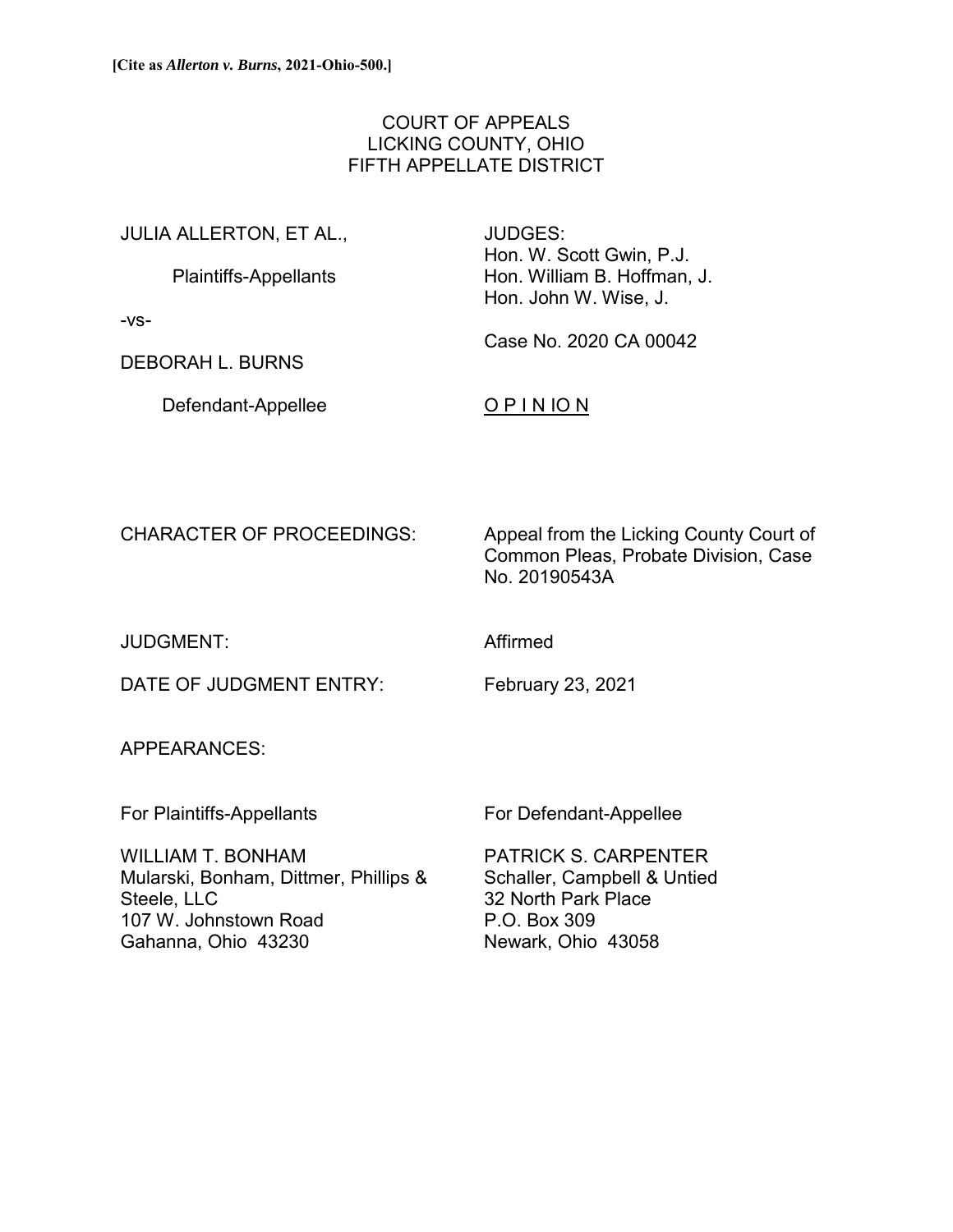## *Hoffman, J.*

**{¶1}** Plaintiffs-appellants Julia Allerton, et al. appeal the June 2, 2020 Entry Granting Summary Judgment issued by the Licking County Court of Common Pleas, Probate Division, which granted summary judgment in favor of defendant-appellee Deborah L. Burns.

### STATEMENT OF THE FACTS AND CASE

**{¶2}** Ona Orr ("Decedent") was the mother of Appellant Julia Allerton and Appellee. Decedent also had three sons, Michael J. Orr, Gregory J. Orr, and David H. Orr, who predeceased Decedent.

**{¶3}** Decedent executed a Last Will and Testament on December 18, 2014 ("the 2014 Will"). Years later, following a diagnosis of cancer, Decedent asked Appellee to schedule an appointment for her with Attorney Bill Hayes to update the 2014 Will. Attorney Hayes, who had prepared the 2014 Will, was no longer in private practice as he had been elected Licking County Prosecutor; therefore, an appointment was scheduled with Attorney Hayes' son, W. Scott Hayes. Attorney W. Scott Hayes prepared the updated Last Will and Testament, which Decedent executed on February 26, 2019 ("the 2019 Will"). Decedent passed away on June 23, 2019. The 2019 Will was admitted to probate on or about July 23, 2019. Pursuant to the terms of the Will, the trial court appointed Appellee as the Executor of Decedent's Estate.

**{¶4}** On September 4, 2019, Appellants Julia Allerton and Clint Allerton, her husband, filed a complaint to contest the 2019 Will, alleging Appellee and Jeffrey Burns, her husband, exerted undue influence over Decedent and Decedent lacked testamentary capacity to execute the 2019 Will. Appellants named Appellee, individually and as Executor of the Estate of Decedent; Jeffrey Burns; Gregory J. Orr; Laurie Orr; Michael J.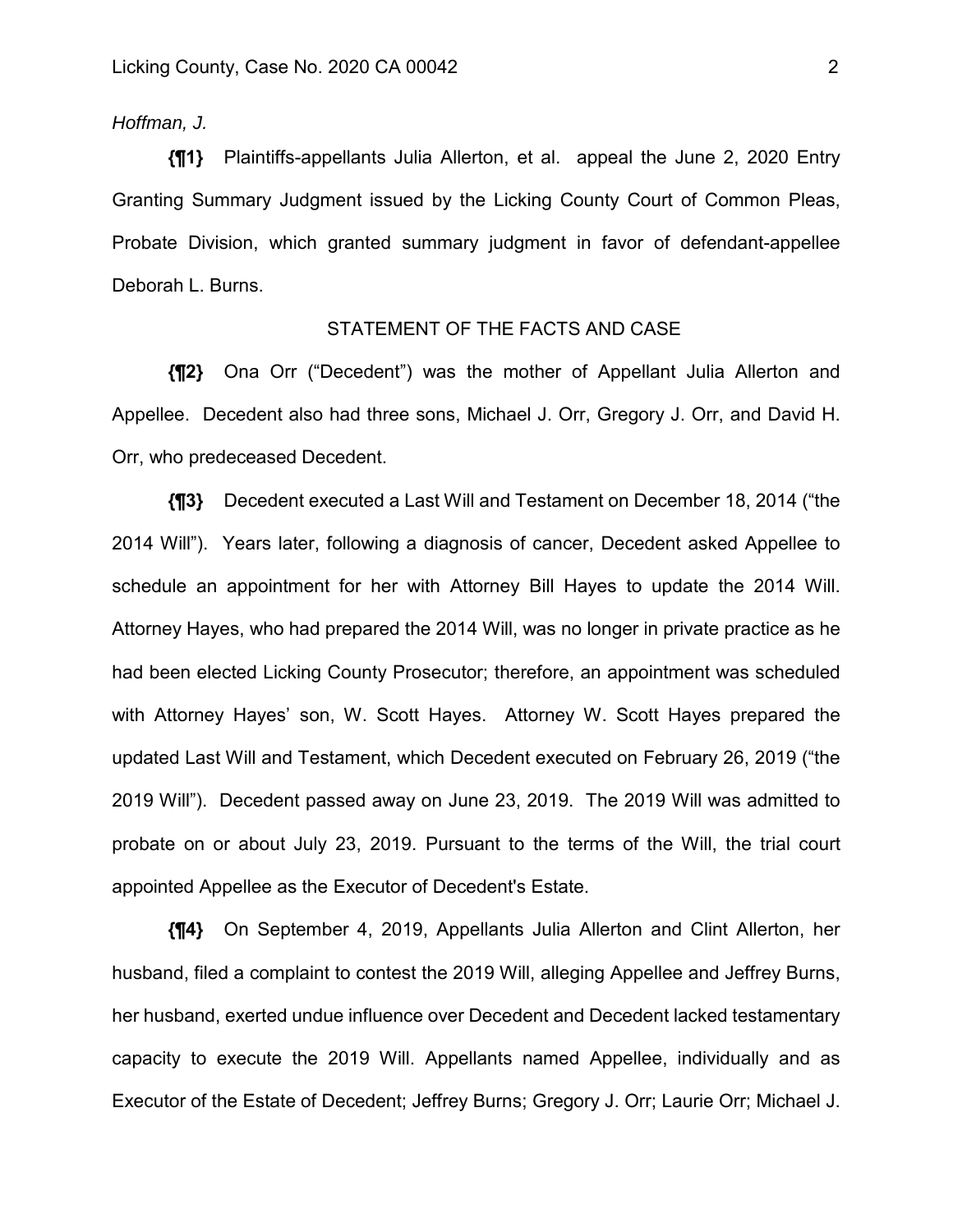Orr; Taylor Orr; Trina Orr; and Todd Orr as defendants.<sup>1</sup> Appellee filed an answer on behalf of herself, individually, and on behalf of all beneficiaries under the 2019 Will in her capacity as Executor.

**{¶5}** On January 22, 2020, Appellee filed a motion for summary judgment, arguing she was entitled to judgment as a matter of law because (1) there was no evidence Appellee exerted undue influence over Decedent, and (2) Decedent did not lack testamentary capacity at the time she executed the 2019 Will. Appellee attached her own affidavit and the affidavit of Attorney W. Scott Hayes in support of her motion. Appellants filed a memorandum contra Appellee's motion for summary judgment on February 4, 2020. Appellants attached the affidavits of Appellant Julia Allerton and Michael Orr to establish Appellee influenced Decedent by threatening and intimidating her, and Decedent did not have testamentary capacity due to a series of strokes. On February 12, 2020, Appellee filed a reply to Appellants' memorandum contra. The trial court conducted a hearing on June 2, 2020.

**{¶6}** Via Entry filed June 2, 2020, the trial court granted summary judgment in favor of Appellee. The trial court found Appellants "failed to produce sufficient evidence to create a genuine issue of material fact, therefore, [Appellee] is entitled to judgment as a matter of law." June 2, 2020 Entry Granting Summary Judgment.

**{¶7}** It is from this entry Appellants appeal, raising as their sole assignment of error:

 $\overline{a}$ 

<sup>1</sup> Defendants Gregory J. Orr, Laurie Orr, Michael J. Orr, Taylor Orr, Trina Orr, and Todd Orr are heirs under the 2019 Will.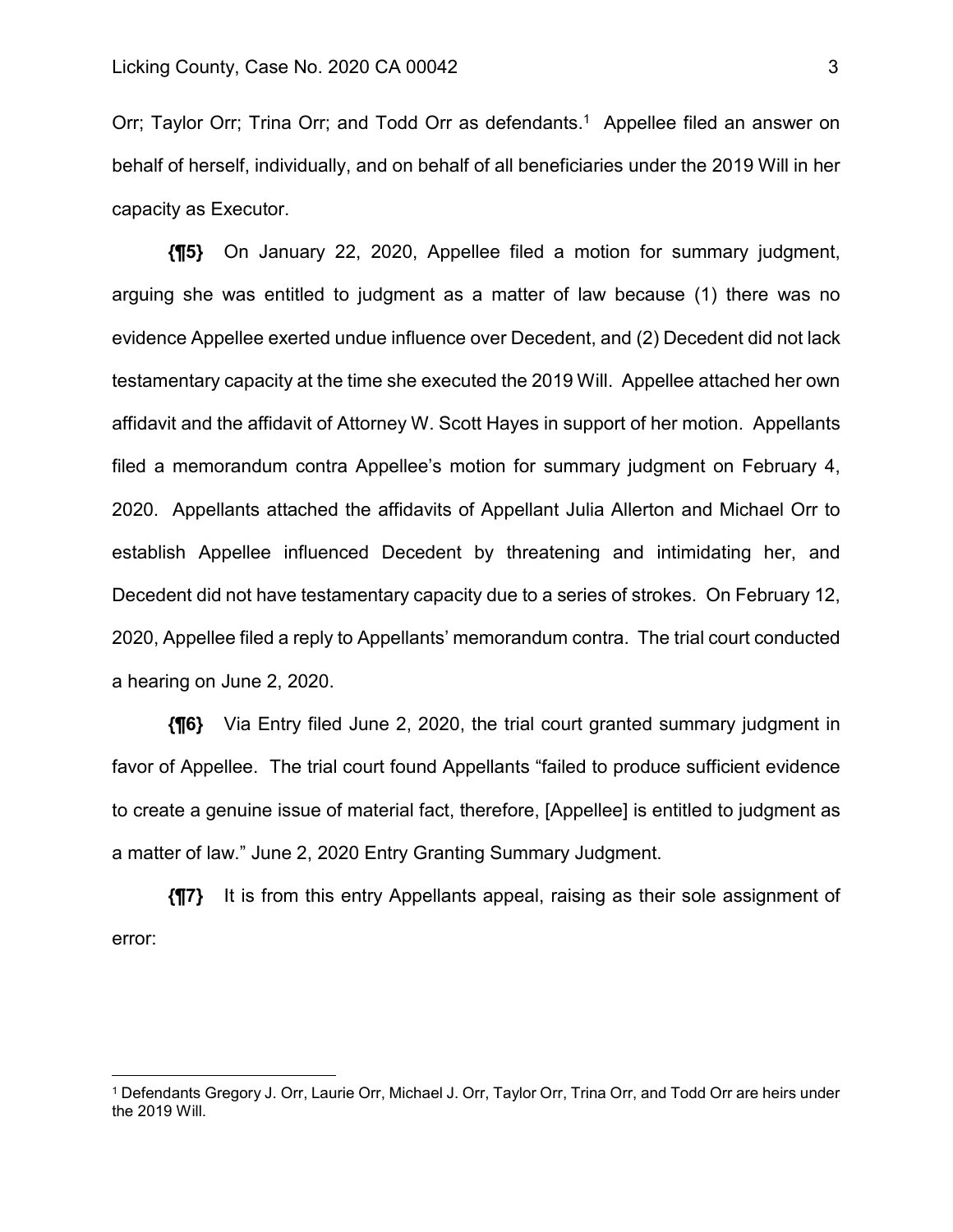THE PROBATE COURT ERRED BY GRANTING THE DEFENDANT'S [SIC] MOTION FOR SUMMARY JUDGMENT BECAUSE THERE ARE A [SIC] GENUINE ISSUES OF MATERIAL FACT TO BE DECIDED.

#### STANDARD OF REVIEW

**{¶8}** Summary judgment proceedings present the appellate court with the unique opportunity of reviewing the evidence in the same manner as the trial court. *Smiddy v. The Wedding Party, Inc.*, 30 Ohio St.3d 35, 36, 506 N.E.2d 212 (1987). As such, this Court reviews an award of summary judgment de novo. *Grafton v. Ohio Edison Co.*, 77 Ohio St.3d 102, 105, 671 N.E.2d 241 (1996).

**{¶9}** Civ.R. 56 provides summary judgment may be granted only after the trial court determines: 1) no genuine issues as to any material fact remain to be litigated; 2) the moving party is entitled to judgment as a matter of law; and 3) it appears from the evidence that reasonable minds can come to but one conclusion and viewing such evidence most strongly in favor of the party against whom the motion for summary judgment is made, that conclusion is adverse to that party. *Temple v. Wean United, Inc.*, 50 Ohio St.2d 317, 364 N.E.2d 267 (1977).

**{¶10}** It is well established the party seeking summary judgment bears the burden of demonstrating that no issues of material fact exist for trial. *Celotex Corp. v. Catrett*, 477 U.S. 317, 330, 106 S.Ct. 2548, 91 L.Ed.2d 265 (1987). The standard for granting summary judgment is delineated in *Dresher v. Burt*, 75 Ohio St.3d 280 at 293, 662 N.E.2d 264 (1996): "\* \* \* a party seeking summary judgment, on the ground that the nonmoving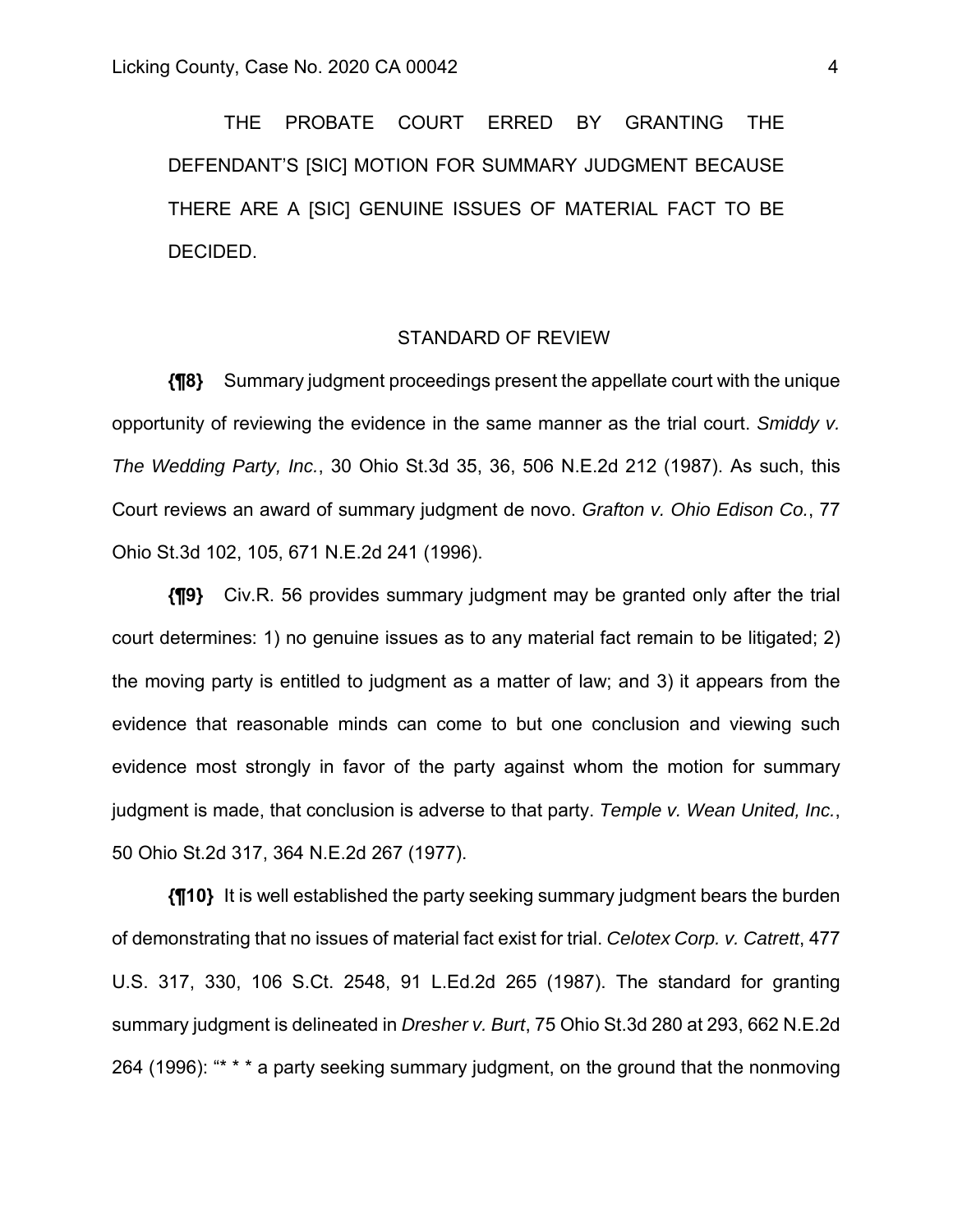#### Licking County, Case No. 2020 CA 00042 **5 5**

party cannot prove its case, bears the initial burden of informing the trial court of the basis for the motion, and identifying those portions of the record that demonstrate the absence of a genuine issue of material fact on the essential element(s) of the nonmoving party's claims. The moving party cannot discharge its initial burden under Civ.R. 56 simply by making a conclusory assertion the nonmoving party has no evidence to prove its case. Rather, the moving party must be able to specifically point to some evidence of the type listed in Civ.R. 56 which affirmatively demonstrates the nonmoving party has no evidence to support the nonmoving party's claims. If the moving party fails to satisfy its initial burden, the motion for summary judgment must be denied. However, if the moving party has satisfied its initial burden, the nonmoving party then has a reciprocal burden outlined in Civ.R. 56 to set forth specific facts showing there is a genuine issue for trial and, if the nonmovant does not so respond, summary judgment, if appropriate, shall be entered against the nonmoving party." The record on summary judgment must be viewed in the light most favorable to the opposing party. *Williams v. First United Church of Christ*, 37 Ohio St.2d 150, 309 N.E.2d 924 (1974).

I

**{¶11}** Appellants contend the trial court erred in granting summary judgment to Appellee as a genuine issue of material fact exists as to whether Appellee unduly influenced Decedent.

**{¶12}** A will which has been admitted to probate is presumed to have been made free from restraint. *Krischbaum v. Dillon* (1991), 58 Ohio St.3d 58, 64, 567 N.E.2d 1291. The contestants have the burden to prove undue influence. *Id.* A claim of undue influence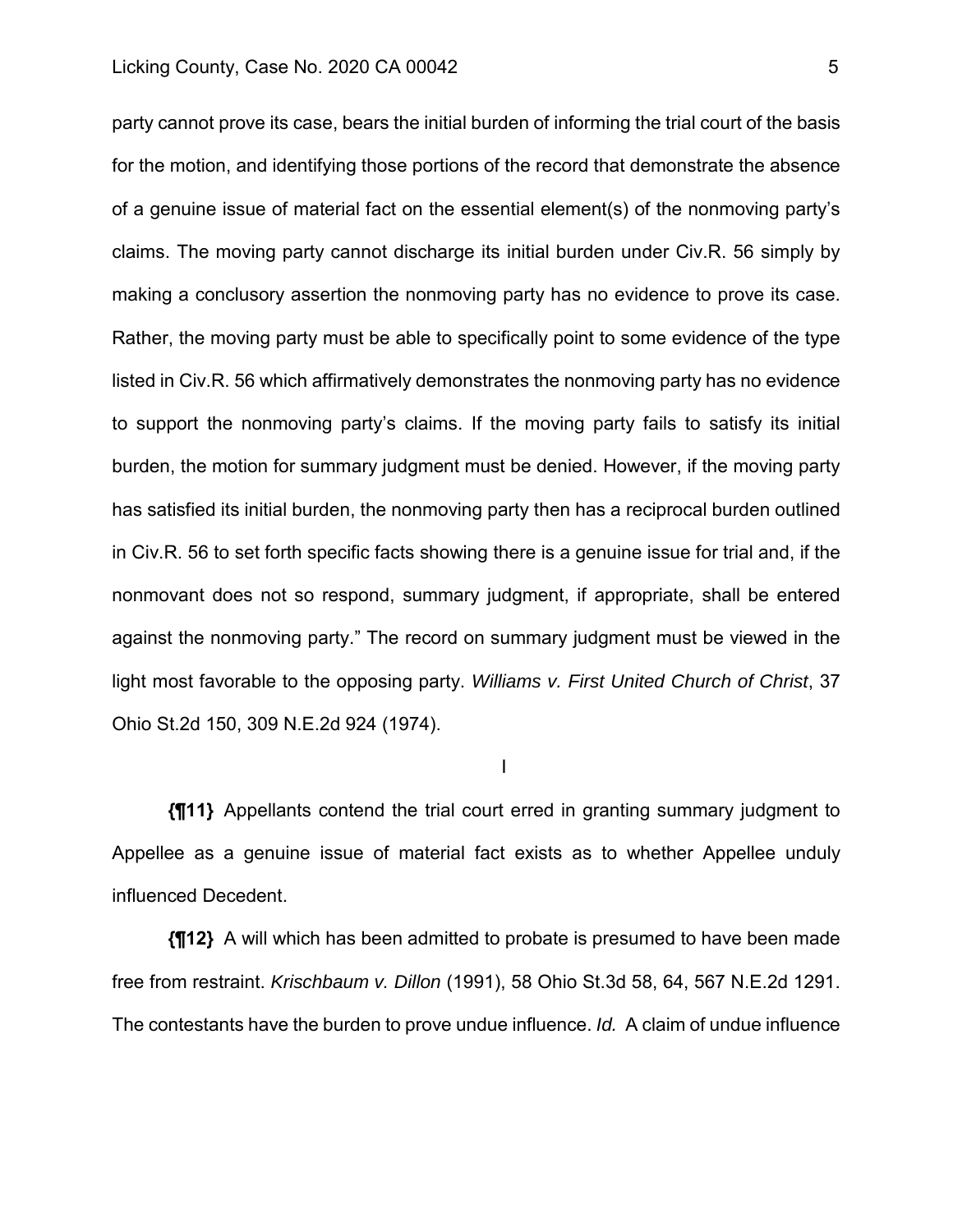must be proven by clear and convincing evidence. *Ament v. Reassure Am. Life Ins. Co.,* 180 Ohio App.3d 440, 2009-Ohio-36, 905 N.E.2d 1246, ¶ 38.

**{¶13}** To invalidate a will, undue influence "must so overpower and subjugate the mind of the testator as to destroy his free agency and make him express the will of another rather than his own, and the mere presence of influence is not sufficient." *West v. Henry,* 173 Ohio St. 498, 501, 184 N.E.2d 200 (1962). In addition, the "[u]ndue influence must be present or operative at the time of the execution of the will resulting in dispositions which the testator would not otherwise have made." *Id.* Proof of undue influence requires: (1) a susceptible testator; (2) another's opportunity to exert influence on the testator; (3) the fact of improper influence exerted or attempted; and (4) a result showing the effect of such influence. *Id.* at 510–511.

**{¶14}** "General influence, however strong or controlling, is not undue influence unless brought to bear directly upon the act of making the will." *Id*. Simply because the testator "disposes of his property in an unnatural manner, unjustly or unequally and \* \* \* at variance with expressions by the testator concerning relatives or the natural objects of his bounty, does not invalidate the will, unless undue influence was actually exercised on the testator." *Id*.

**{¶15}** Appellants assert the affidavits filed in support of their memorandum contra provided circumstantial evidence from which an inference could be drawn Appellee exerted undue influence over Decedent. Appellants note, "issues related to undue influence are generally determined upon circumstantial evidence and inferences drawn from a full presentation of facts which may be inconclusive when viewed separately \* \* \*." *Simon v. Aulino*, 4th Dist. Adams No. 18CA1076, 2020-Ohio-6962, ¶41 (Citation omitted).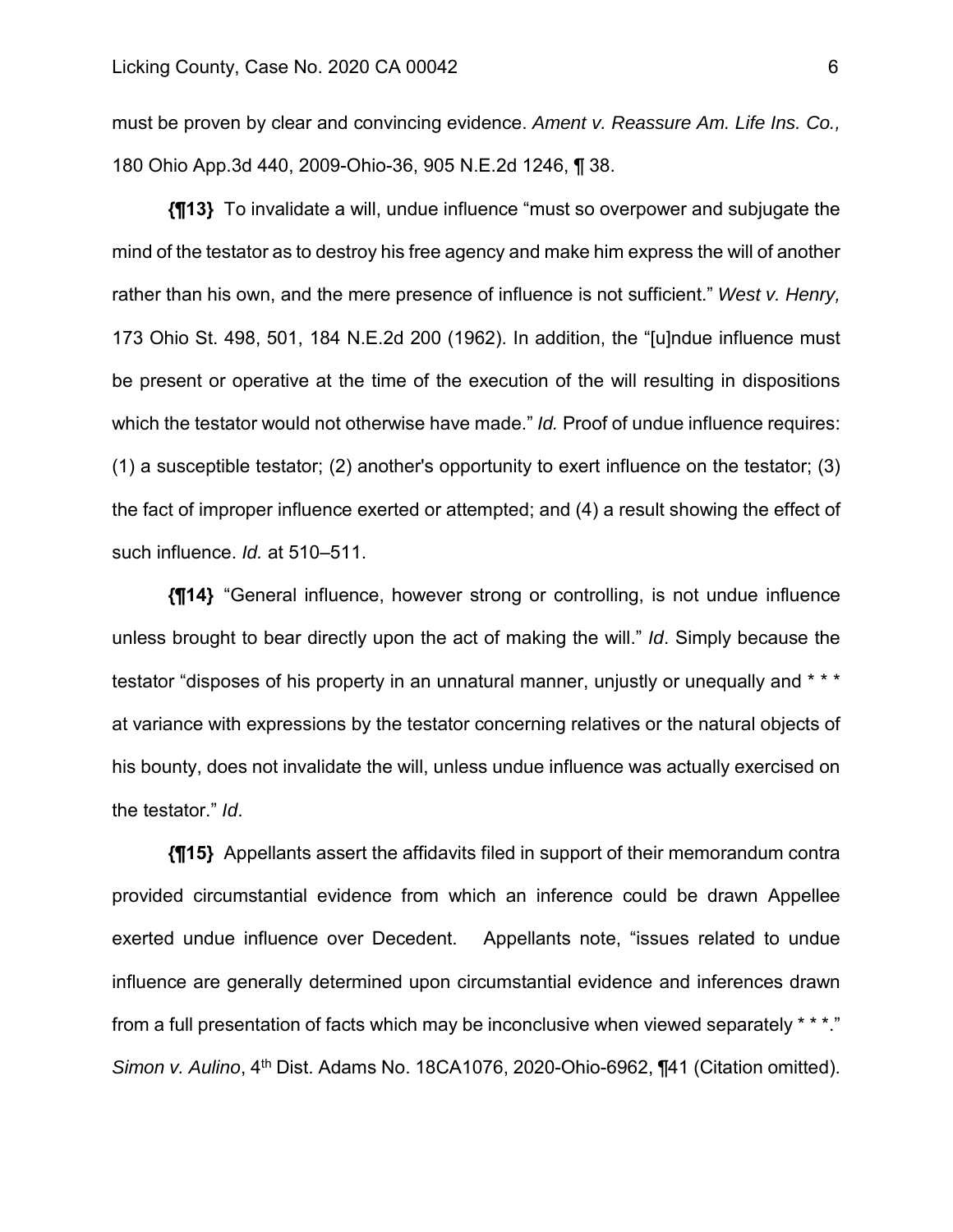#### Licking County, Case No. 2020 CA 00042 **7** and the set of the set of the set of the set of the set of the set of the set of the set of the set of the set of the set of the set of the set of the set of the set of the set of

<u>.</u>

However, we find the affidavits Appellants filed in support of the memorandum contra were insufficient to create a genuine issue of material fact as to whether Decedent was subject to undue influence by Appellee. Appellants have not pointed to any evidence which would raise a question whether Appellee "so overpower[ed] and subjugate[d] the mind of the testator as to destroy [Decedent's] free agency and make [her] express the will of another rather than [her] own." See, *West,* supra at 501.

**{¶16}** The only evidence Decedent was susceptible to undue influence or lacked testamentary capacity<sup>2</sup> is a conclusory statement in Appellant Julia Allerton's affidavit, in which she states, after Decedent suffered a stroke in 2013, a doctor at the rehabilitation center informed Appellant Julia Allerton the stroke affected the part of Decedent's brain responsible for decision making "about finances." Affidavit of Julia Allerton at para. 2-3. Appellants did not provide any specifics establishing Decedent's susceptibility due to the effect the 2013 stroke had on Decedent's decision-making ability.

**{¶17}** The second element is another's opportunity to exert influence on the testator. In her affidavit, Appellant Julia Allerton indicated Decedent lived with Appellee and Jeffrey Burns in Decedent's home prior to her stroke in 2013, until her death in June, 2019. Allerton Affidavit at para. 4-5. Appellant Julia Allerton also averred Appellee restricted visits of other family members with Decedent. *Id*. at para. 17. In addition, Appellee would not allow Decedent to talk on the phone unless she or Jeffrey Burns was

<sup>&</sup>lt;sup>2</sup> Although in their Summary Judgment Statement Appellants submit, "[g]uestions remain about the testamentary capacity of the Decedent at the time the will was completed and in preceding wills," they do not develop this issue in the Argument and Law section of their Brief. Appellants' Brief at 2.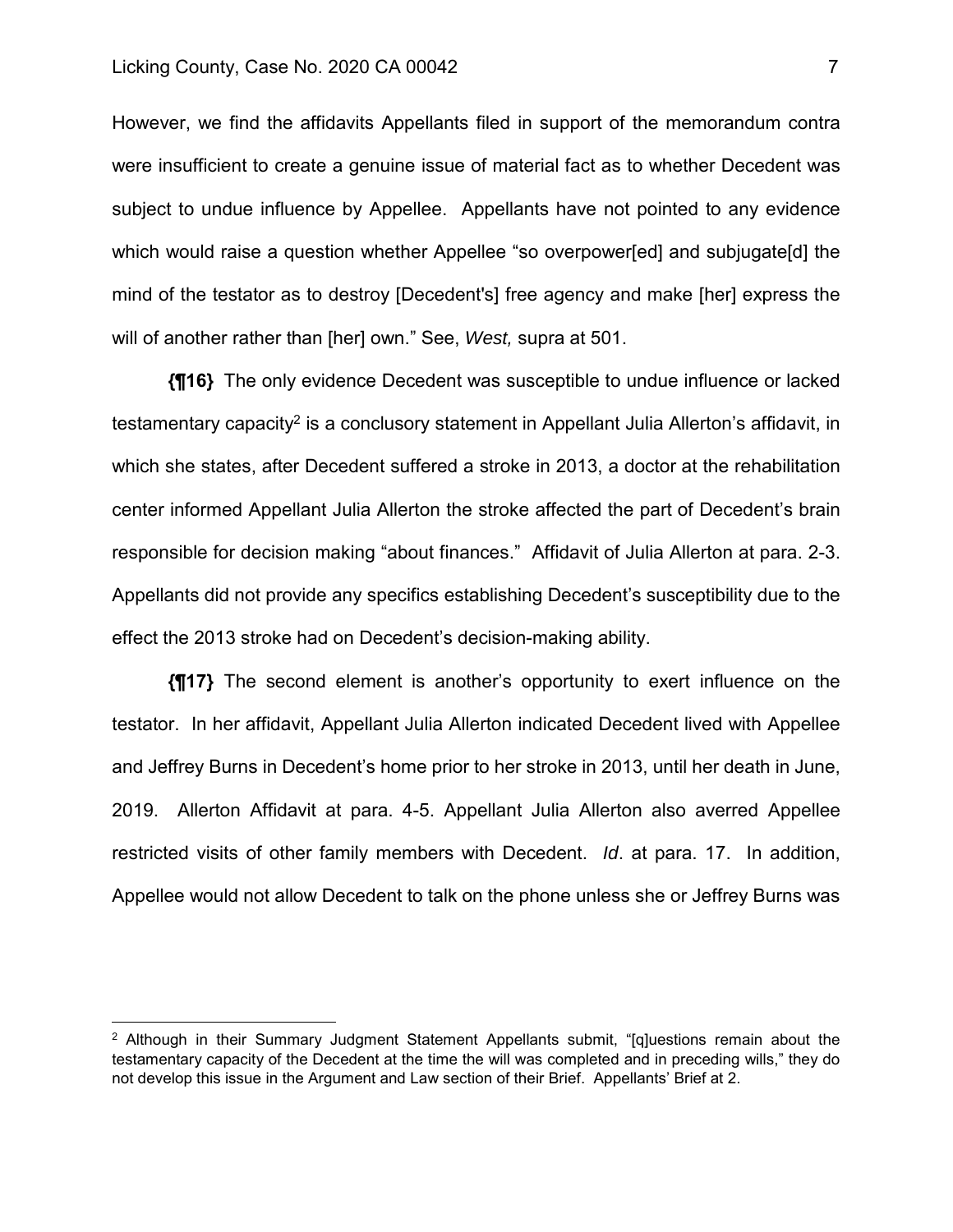present. *Id*. at para 21. We find this evidence is sufficient to establish Appellee had the opportunity to exert influence over Decedent.

**{¶18}** The third element is the fact of improper influence having actually been exerted or attempted. Appellant Julia Allerton submits Appellee "influenced [Decedent] by threatening to no longer take care of her and making her feel guilty for looking at selling the farm to pay for assisted living." *Id*. at 24. We find this statement alone does not create a genuine issue of material fact as to whether Appellee exerted undue influence over Decedent at the time she executed the 2019 Will. In fact, Appellee's affidavit suggests the opposite. Therein, Appellee noted Decedent "was a very strong-willed person who was not easily swayed." Affidavit Regarding Ona M. Orr by Deborah Burns at para. 5. Appellee explained, after Decedent was diagnosed with cancer, Decedent asked her to arrange for a meeting with Attorney Bill Hayes to update the 2014 Will. *Id*. at para. 6. A meeting was ultimately scheduled with Attorney W. Scott Hayes. *Id*. at para. 7. Appellee indicated neither she nor her husband transported Decedent to Attorney Hayes' office; requested Decedent update the 2014 Will; requested Attorney Hayes change the 2014 Will; or was present when Decedent executed the 2019 Will. *Id*. at para. 8-10, 12. In his affidavit filed in support of Appellee's motion for summary judgment, Attorney W. Scott Hayes averred he prepared the 2019 Will and Decedent executed the 2019 Will in his presence. Affidavit Regarding Last Will & Testaments of Ona M. Orr by W. Scott Hayes at para. 2.

**{¶19}** Finally, assuming, arguendo, a genuine issue of material fact exists as to whether Appellee exerted improper influence over Decedent, we find Appellants cannot establish "a result showing the effect of such influence." Comparing the 2014 Will and